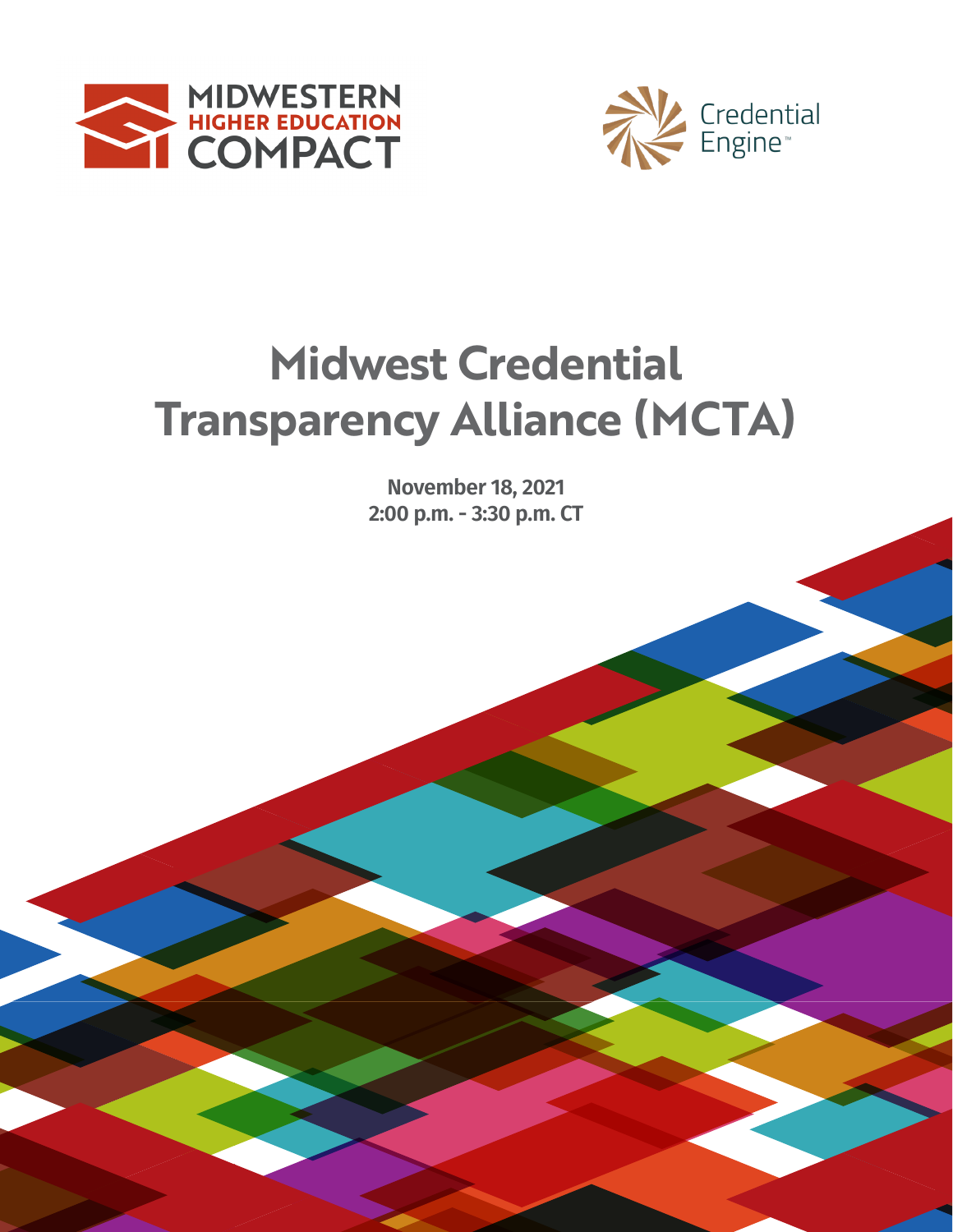# **Table of Contents**

- 2 Agenda
- 3 Presenters
- 4 Extended MHEC and Credential Engine Team
- 4 About MHEC and Credential Engine
- 5 Resources
- 6 MCTA Participants

# **Agenda**

### **Thursday, November 18, 2021**

All times are listed in Central Time.

2:00 p.m. – 2:45 p.m. *Emerging Career Pathways Across the Midwest: A Panel Discussion*

Panelists:

- Megan Andrew, Full Social/Behavioral Scientist, RAND Corporation and Assistant Professor of Sociology, University of Notre Dame
- Tabitha Colter, Director of Operations, Partners for Automated Vehicle Education (PAVE)
- Rodney J. Petersen, Director of the National Initiative for Cybersecurity Education (NICE), National Institute of Standards and Technology (NIST)

Moderator:

• Emilie Rafal, Director of Programs, Credential Engine

2:45 p.m. – 3:00 p.m.

*Pathways Action Team Update*

• Jeff Grann, Solutions Lead, Credential Enginee

3:00 p.m. – 3:20 p.m.

*Breakout Sessions: Supportive State Policy for Pathways*

3:20 p.m. - 3:30 p.m. *Report Out and Next Steps*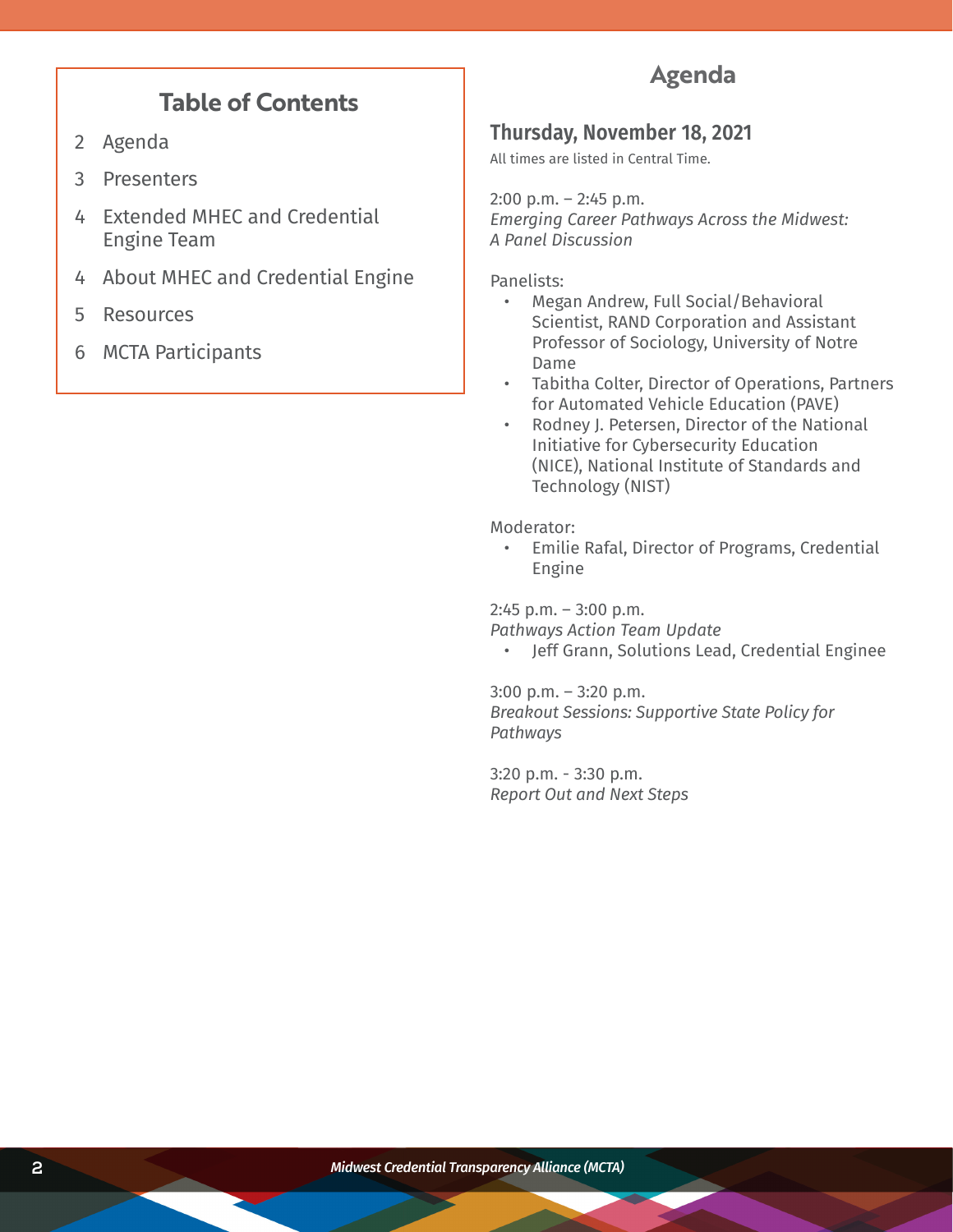# **Presenters**



#### *Megan Andrew, RAND Corporation and Assistant Professor of Sociology, University of Notre Dame*

Megan Andrew is a Full Behavioral/Social Scientist at the RAND Corporation, a nonprofit think tank. Dr. Andrew specializes in education and workforce development issues, including advanced manufacturing. Her recent work in that area includes a

landscape analysis of advanced manufacturing training programs at the sub-baccalaureate level and the barriers and facilitators to student and worker training in advanced manufacturing overall. This work has been funded the National Science Foundation and other public agencies.



#### *Tabitha Colter, Partners for Automated Vehicle Education (PAVE)*

Tabitha Colter is Director of Operations at Partners for Automated Vehicle Education (PAVE). In addition to internal organization management, Tabitha also oversees many of PAVE's outreach efforts including demonstration events, website development, new member recruitment,

educational workshops and two advisory councils. Prior to joining PAVE, Tabitha attended Duke University as a National Science Foundation Graduate Research Fellow where she focused on

autonomous vehicle research and received her Master's in Bioethics & Science Policy. She also holds a Bachelor of Science in Physics and Philosophy from Furman University.



### *Jeff Grann, Credential Engine*

Jeff Grann is the Credential Solutions Lead for Credential Engine, where he advances systems of trust that incent adult development and empower learners to reach their potential. He currently works with the higher education industry to advance the goal of publishing to the registry, setting standards, improving data

integration and interoperability, and realizing use cases that improve credential decision making.

Previously, Jeff worked at Capella University on a synergistic mix of academic and technical projects related to competency-based education. From 2005 to 2018, he defined and led the implementation of Capella University's fully-embedded assessment system and its competency map, and most recently served as Academic Director of Assessment and Learning Analytics. He also has several years of teaching experience with traditional college students, adult learners, and higher education professionals. Jeff holds a Ph.D. in Educational Psychology from the University of Minnesota, and works remotely for Credential Engine from White Bear Lake, Minnesota.



#### *Rodney J. Petersen, National Institute of Standards and Technology (NIST)* Rodney Petersen is the director of the National Initiative for Cybersecurity Education (NICE) at the National Institute of Standards and Technology (NIST) in the U.S. Department of Commerce. He previously served as the Managing Director of the EDUCAUSE Washington Office and

a Senior Government Relations Officer. He founded and directed the EDUCAUSE Cybersecurity Initiative and was the lead staff liaison for the Higher Education Information Security Council. Prior to joining EDUCAUSE, he worked at two different times for the University of Maryland - first as Campus Compliance Officer in the Office of the President and later as the Director of IT Policy and Planning in the Office of the Vice President and Chief Information Officer. He also completed one year of federal service as an Instructor in the Academy for Community Service for AmeriCorps' National Civilian Community Corps. He is the co-editor of a book entitled "Computer and Network Security in Higher Education". He received his law degree from Wake Forest University and bachelors degrees in political science and business administration from Alma College. He was awarded a certificate as an Advanced Graduate Specialist in Education Policy, Planning, and Administration from the University of Maryland.



#### *Emilie Rafal, Credential Engine*

Emilie Rafal is the Director of Programs for Credential Engine. In this capacity, she develops and manages state and regional scale-up projects, oversees sector transparency initiatives, and leads special projects. Emilie began her work with this project as a Research Associate for the Credential Transparency Initiative through

the George Washington University Institute of Public Policy, where she worked with credentialing organizations to test the CTDL and prototype search application during its pilot phase. She holds Bachelors degrees from the College of William & Mary in Psychology and Women's Studies and a Master's of Public Policy from the George Washington University, where she served as co-chair of the diversity & inclusion committee.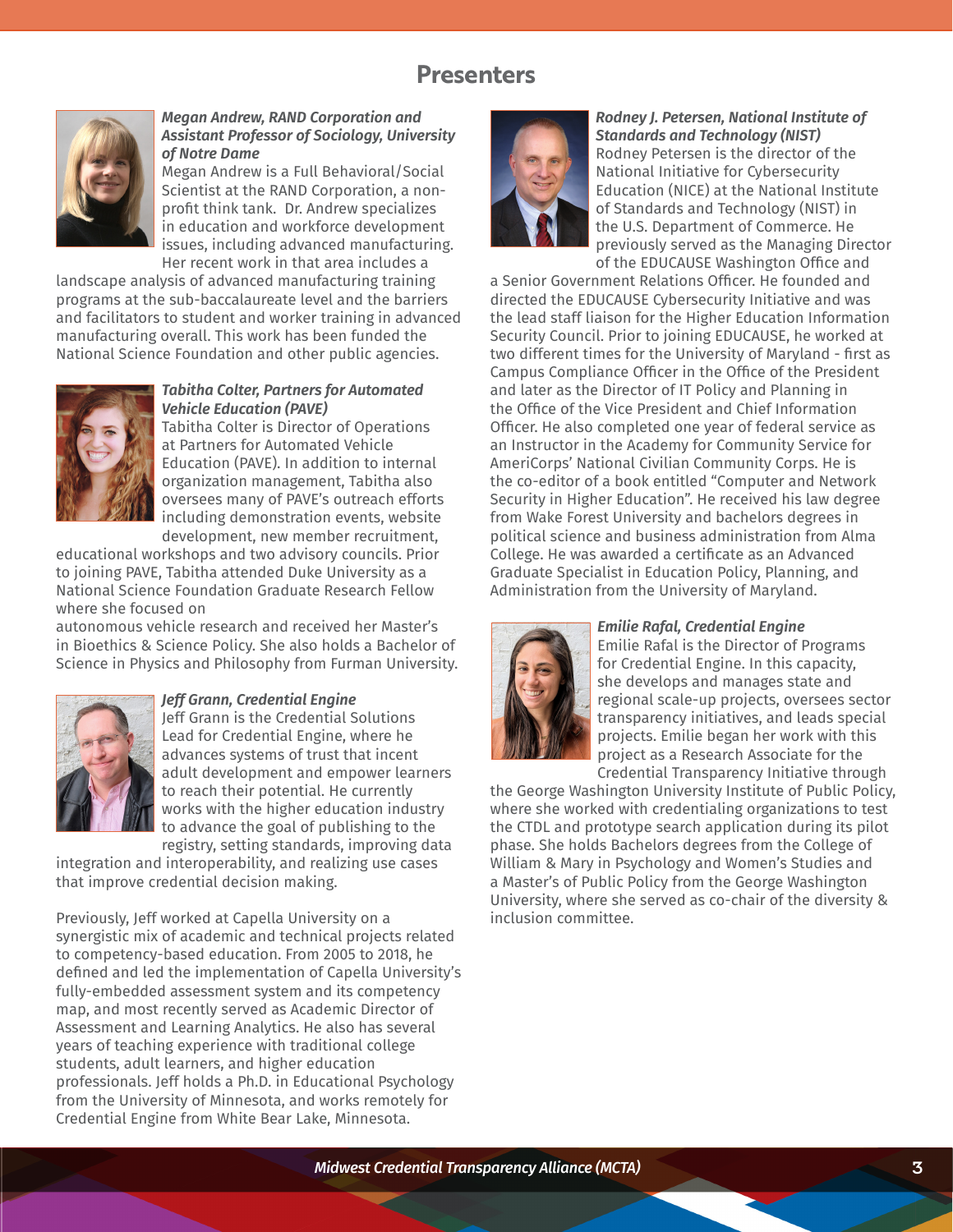# **Extended MHEC and Credential Engine Team**

#### *Sara Appel, MHEC*

Sara Appel serves as the Associate Director, Policy and Research Initiatives, in this role she manages the Multi-State Collaborative on Military Credit and the Midwest Student Exchange Program. She has been working with student service members in higher education for over 20 years and has experience in grant writing and program management. Prior to her working for the Compact, Sara was the academic programs manager at the Indiana Commission for Higher Education. She has an undergraduate degree in Secondary Education and a master's degree in history with an emphasis on research. Both degrees are from Southeast Missouri State University in Cape Girardeau.

#### *Jennifer Briones, Credential Engine*

Jennifer Briones is the Project Manager for Credential Engine where she manages state and regional scaleup projects, explores expansion opportunities, and supports program and partnership development. Before joining Credential Engine, she was a Policy and Advocacy Associate at the Data Quality Campaign (DQC)–a nonprofit organization that works to ensure students, parents, educators, and policymakers have the right information to make decisions.

Jennifer holds a Bachelor's degree from Loyola University Maryland in Political Science and Writing and a Master of Public Policy degree from the George Washington University, where she co-founded the Women's Leadership Fellows program.

### **About MHEC**

MHEC brings together Midwestern states to develop and support best practices, collaborative efforts, and costsharing opportunities. Through these efforts it works to ensure strong, equitable postsecondary educational opportunities and outcomes for all.

MHEC is comprised of member states from the Midwestern United States. MHEC works with and for a variety of stakeholders within and across member states, including higher education system leaders, state policymakers, legislators, and institutional leaders, while always maintaining a focus on students and their success. MHEC is a 501(c)3 entity statutorily-created in each of its member states which include: Illinois, Indiana, Iowa, Kansas, Michigan, Minnesota, Missouri, Nebraska, North Dakota, Ohio, South Dakota, and Wisconsin. MHEC's office is headquartered in Minneapolis. [https://www.mhec.org](https://www.mhec.org/)

### **About Credential Engine**

Credential Engine is a non-profit whose mission is mapping the credential landscape with clear and consistent information to fuel the creation of resources that make it easy for people to find the pathways that are best for them.

<https://credentialengine.org>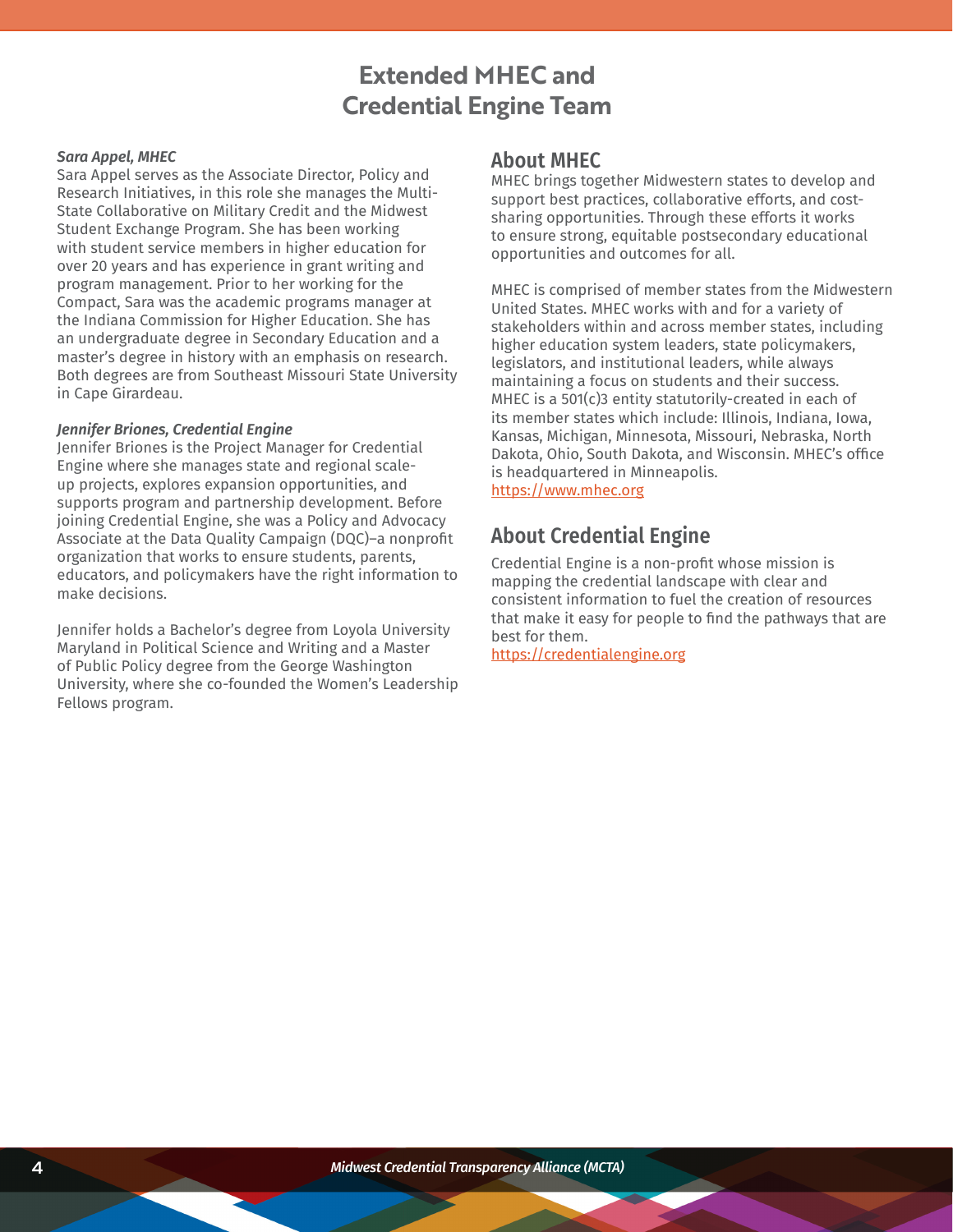### **Resources**

### **MCTA Pathways Action Team: A Brief**

As more Americans pursue multiple types of credentials to advance their careers, they need quality information about career pathways. This new brief provides a model to improve and better support pathways in the Midwest. [READ THE BRIEF.](https://bit.ly/2YZLQHm)

### **Credential Transparency: An Essential Part of Attaining State Goals**

This brief outlines the actions state policymakers can take to make credential transparency part of their state's education, workforce, and economic development strategies. It showcases the ways credential transparency connects to and augments current state policy priorities; provides examples of specific state policies that support credential transparency; highlights opportunities and actions state leaders can take; and suggests actions and funding streams to support credential transparency. [READ THE BRIEF.](http://credentialengine.org/wp-content/uploads/2021/10/Credential-Transparency-An-Essential-Part-of-Attaining-State-Goals.pdf )

### **MCTA Charter**

This document lays out the purpose of the Midwestern Credential Transparency Alliance, and includes information about why it's needed, who it serves, and how it's intended to work.

[DOWNLOAD THE CHARTER](https://www.mhec.org/resources/mcta-charter).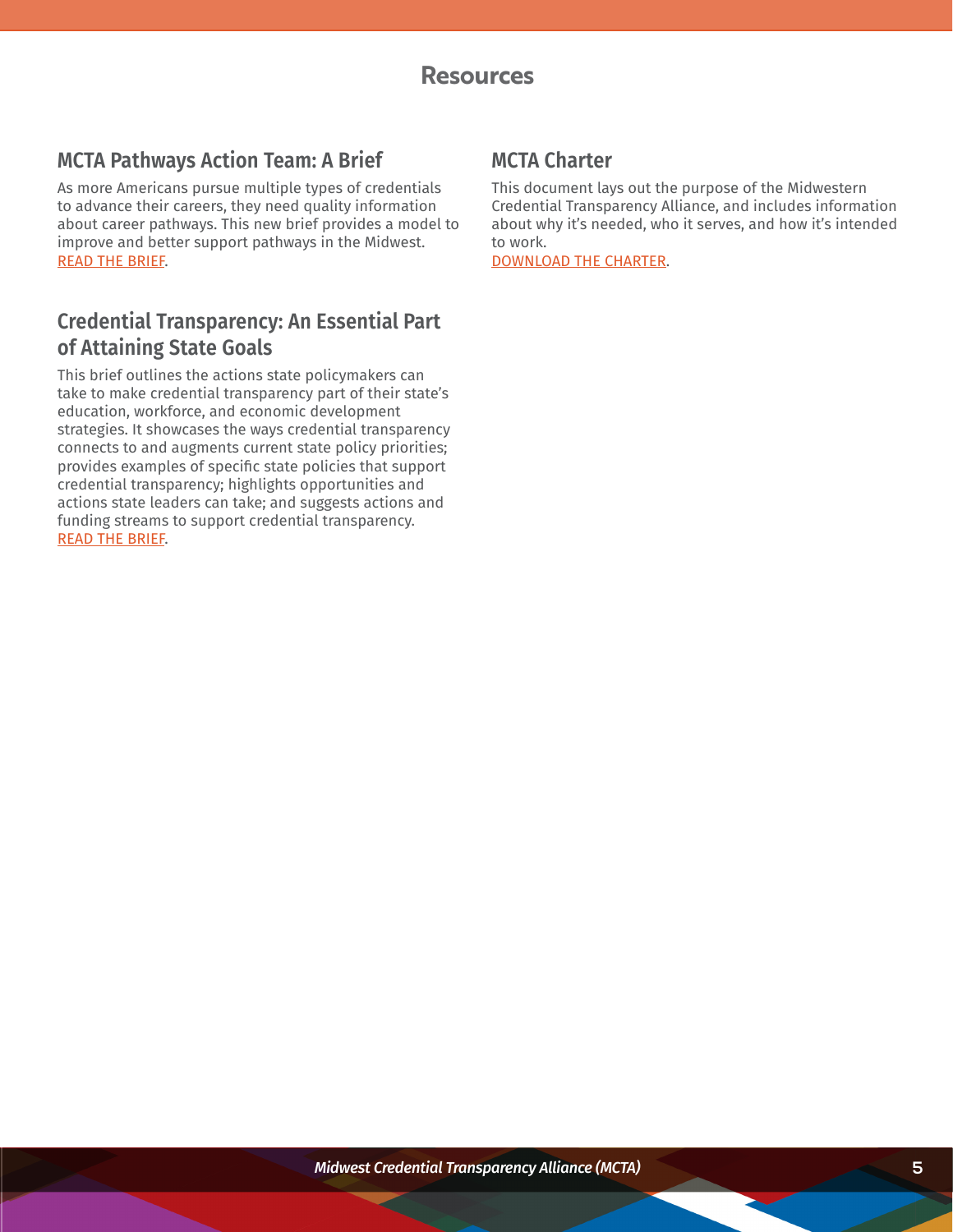### **MCTA Participants**

*\*Denotes Pathways Action Team*

#### **ILLINOIS**

Mark Burgess, Illinois Department of Commerce and Economic Opportunity\*

Joanne Ivory, William Rainey Harper College

Catherine Kissling, Lake Forest Graduate School of Management

Michael Rose, Morton College

Shaista Saiyed, Illinois State Board of Education\* Michelé Smith, William Rainey Harper College Natasha Telger, Southern Illinois University\*

#### **INDIANA**

Dawn Clark, Indiana Commission for Higher Education\* Amy Coots, Vincennes University

Jake Docking, Independent Colleges of Indiana

Jessica Gray, Indiana Department of Workforce Development April Hay, Indiana State University

Beth Meguschar, Indiana Department of Workforce Development\*

Marilyn Pitzulo, Indiana Department of Workforce Development\*

Ken Sauer, Indiana Commission for Higher Education\* Jillian Scholten, Indiana Commission for Higher Education\*

Patti Shields, Ivy Tech Community College of Indiana-Valparaiso Campus\*

David Wantz, Independent Colleges of Indiana

Pam Warner, Indiana Department of Workforce

Development\*

#### **IOWA**

Rachel Boon, Iowa Board of Regents Todd Brown, Iowa College Aid Jathan Chicoine, State of Iowa Kelly Friesleben, Iowa Department of Education\* Olivia Madison, Iowa State University Michelle McNertney, Iowa Workforce Development Paula Nissen, Iowa Department of Education\*

#### **KANSAS**

Charmine Chambers, Kansas Board of Regents Cynthia Farrier, Kansas Board of Regents\* Marti Leisinger, Kansas Board of Regents\* Nathan Snyder, Kansas Board of Regents\*

#### **MICHIGAN**

Chad Arney, Michigan Technological University Carol Bale, Western Michigan University Lori Crose, Oakland University David Eisler, Ferris State University\* Ahmad Ezzeddine, Wayne State University\* Darwin Glassford, Kuyper College Jennifer Hegenauer, Ferris State University Anne Hitt, Oakland University Theresa Jacques, Michigan Technological University Brandy Johnson, Michigan Department of Labor and Economic Opportunity

#### **MICHIGAN (CONTINUED)**

Simone Jonaitis, Grand Valley State University\* Michael Kelly, Wayne State University\* Brian Knetl, Grand Rapids Community College Tapia Miah, Michigan Department of Labor and Economic Opportunity\* Erica Orians, Michigan Community College Association\* Melissa Peraino, Grand Valley State University Bill Pink, Grand Rapids Community College Melissa Schultz, Schoolcraft College\* Jeni Spaulding, Michigan Department of Labor and Economic Opportunity\* Deedee Stakley, Ferris State University\* Vern Westendorf, Michigan Department of Labor and Economic Opportunity Matt Zeig, Oakland University\*

#### **MINNESOTA**

Connie Bernardy, Minnesota House of Representatives Alison Groebner, Minnesota Private College Council Shawn Haag, University of Minnesota\* Sara Leiste, Metropolitan State University John Meyer, Martin Luther College Kathleen Misukanis, Rasmussen University-Bloomington\* Jess Niebuhr, Minnesota State Colleges and Universities\* Christen Pentek, Minnesota Department of Employment and Economic Development\* Mary Rothchild, Minnesota State Colleges and Universities Laura Sankovich, Capella University\*

#### **MISSOURI**

Alicia Erickson, Missouri Department of Higher Education & Workforce Development\*

Jacob Fling, Truman State University

Kevin Minch, Truman State University\*

Sarah Salmons, Missouri Department of Higher Education & Workforce Development\*

Jaron Vail, Missouri Department of Higher Education & Workforce Development\*

#### **NEBRASKA**

Mike Baumgartner, Nebraska Coordinating Commission for Postsecondary Education\* John Cavanaugh, Nebraska Legislature Steven Duke, University of Nebraska System Kathleen Fimple, Nebraska Coordinating Commission for Postsecondary Education Deborah Frison, Nebraska Coordinating Commission for

Postsecondary Education Jodi Kupper, Nebraska State College System April Paschall, University of Nebraska at Omaha

#### **NORTH DAKOTA**

Kyle Davison, North Dakota Legislature Davonne Eldredge, North Dakota Department of Public Instruction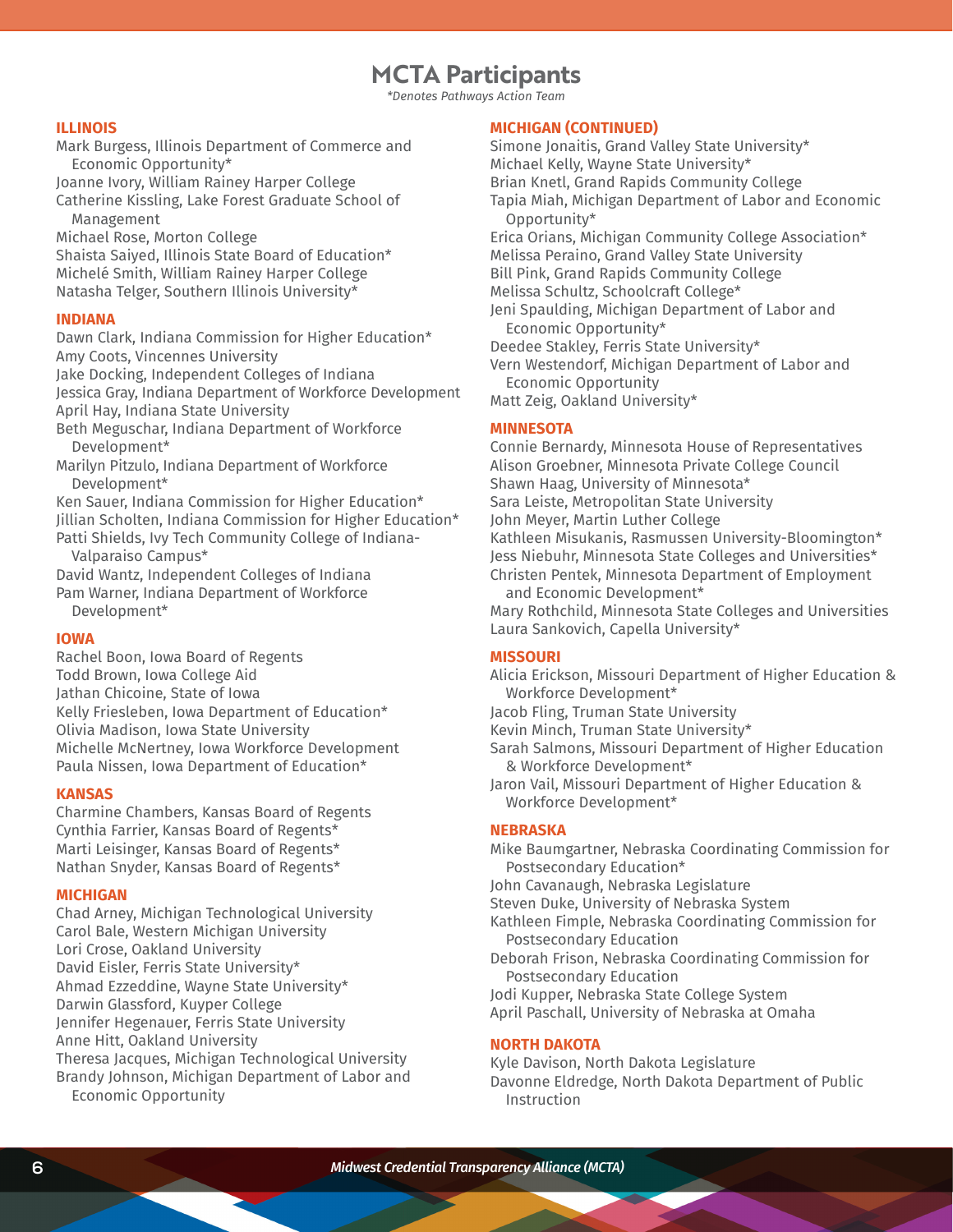# **MCTA Participants (continued)**

*\*Denotes Pathways Action Team*

#### **NORTH DAKOTA (CONTINUED)**

Tracy Korsmo, North Dakota Information Technology\* Mike Paolini, North Dakota State College of Science Rebecca Ringham, Minot State University\* Steve Snow, North Dakota Department of Public Instruction Alicia Uhde, Bismarck State College\* Sara Vollmer, Bismarck State College

#### **OHIO**

Cheryl Brilmyer, Ohio State University Gary Cates, Ohio Department of Higher Education\* Paula Compton, Ohio Department of Higher Education\* Mike Duffey, Ohio Department of Higher Education Robert Griffiths, Ohio State University Tara Hudson, Kent State University\* Heather Jenkins, Franklin University Stephanie McCann, Ohio Department of Higher Education\* Ted McKown, Kent State University\* Cheri Rice, Ohio Department of Higher Education\* Janet Staderman, University of Cincinnati\* Thomas Sudkamp, Ohio Department of Higher Education\* Nikki Wearly, Ohio Department of Higher Education\* Mitch Wilson, Ohio Department of Higher Education

#### **SOUTH DAKOTA**

Mike Butts, Lake Area Technical College\* Terri Cordrey, Lake Area Technical College\* Scott DesLauriers, South Dakota Board of Technical Education\* Carol Grode-Hanks, Mitchell Technical Institute\* Eric Schultz, Lake Area Technical College Marli Wiese, South Dakota House of Representatives

#### **WISCONSIN**

Andrea Deau, University of Wisconsin-Madison Connie Hutchison, State of Wisconsin Higher Educational Aids Board

Phyllis King, Vice Provost, University of Wisconsin-Milwaukee

Laura Kite, University of Wisconsin Extended Campus Nichole LaGrow, University of Wisconsin-Green Bay\* Sean Nelson, University of Wisconsin System Administration

Ben Passmore, University of Wisconsin System Administration

Laura Pedrick, University of Wisconsin-Milwaukee\* Kathleen Radionoff, Madison Area Technical College Chrystal Seeley-Schreck, Wisconsin Technical College System

Karin Smith, Wisconsin Department of Public Instruction

#### **NATIONAL & REGIONAL**

Rod Angulo, Duoc UC Nori Barajas, InStride Sarah Cacicio, Digital Promise Drew Ceccato, The Markle Foundation\* Karis Chang, Riiid Labs

#### **NATIONAL & REGIONAL (CONTINUED)**

Tara Conrad, National Student Clearinghouse Sarah Cunningham, American Council on Education Joanne Duklas, Duklas Cornerstone Consulting Inc. John Frank, Vantage Point Joshua Gage, Vantage Point Matt Gee, Brighthive Larry Good, Corporation for a Skilled Workforce Josie Goytisolo, CODeLLA Amanda Graor, Mid-America Regional Council Tom Green, AACRAO\* Nick Hathaway, ELocker\* Naghmeh Heil, Macmillan Laura Heller, Midwest Urban Strategies Terry Holliday, GoEducate Kathleen Houlihan, Dream2Career, LLC\* Colin Hutchison, National Student Clearinghouse\* Sally Johnstone, NCHEMS Nan Kalke, Higher Education Licensure Pros, LLC\* Sarah Kiley, Parchment Becky Klein-Collins, CAEL Radhika Krishnadas, LSU Online and Continuing Education Natasha Labos, The Myers-Briggs Company Patrick Lane, Western Interstate Commission for Higher Education Jessica Langley, National Healthcareer Association Emily Lawless, Technology Policy Analyst, US DOT/Volpe Center Carolynn Lee, Ascendium Education Group Sarah Leibrandt, Western Interstate Commission for Higher Education\* Mark Leuba, IMS Global Learning Consortium Kimberly Linson, RANDA Solutions Terence Ma, PlaceNets Consulting Joshua Marks, Public Consulting Group (PCG)\* Gwen Marsh, XAP Corporation (Partner of ND Dept of CTE) Kevin Martin, Parchment Rick Mathieu, PSI Services Michael McKenzie, Vantage Point Gloria McMahon, R & A Solutions, Inc. Sarah Miller, Federal Reserve Bank of Atlanta Linda Molnar, NSF Amy Morys, CAEL Greg Nadeau, Public Consulting Group Samantha Norris, Leepfrog Technologies\* Kent Phillippe, American Association of Community Colleges (AACC)\* Don Phillips, XAP Corporation (partner of ND Department of CTE) Martin Reed, RANDA Solutions\* DJ Roth, Mastery Transcript Consortium Lisa Schut, Networks Northwest

Teresa Sears, CompTIA

Karen Solomon, Higher Learning Commission\*